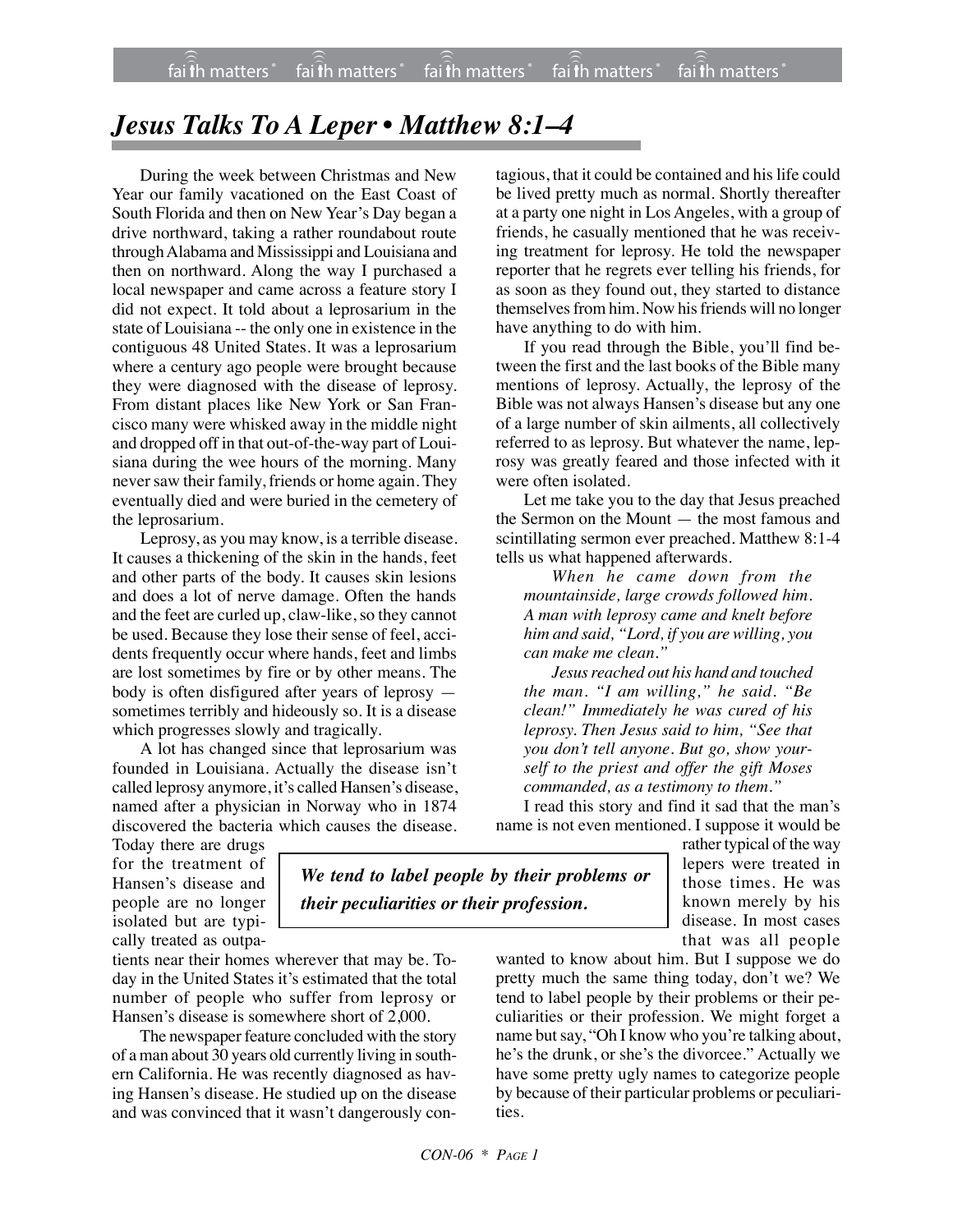In the first century, lepers received very particular treatment in Palestine. The law required that once a person was diagnosed with leprosy, that he or she could no longer have any association with otherwise healthy persons. They had to wear torn clothing and disheveled and unkempt hair whenever they would go out in public. Lepers were required to put their hand over their upper lip and shout out for everyone to hear, "Unclean! Unclean!" They always had to identify themselves as a leper. On a calm day the law required that no one could come within 6 feet of anyone who had leprosy. On a windy day no one could come closer than 150 feet to someone who was suffering with the disease of leprosy.

Josephus, a Jewish Historian of the first century, says that persons with leprosy were treated as if they were, in effect, dead men. Ancient literature has some particularly interesting and painful things to say about the relationship between rabbis and persons with leprosy. One is the account of a rabbi who refused to eat an egg which had been purchased at a market on a street where a leper once had walked. Another rabbi boasted that he always carried stones to throw to make sure that lepers would keep a suitable and legal safe distance. You get the picture? Lepers were despised. They were avoided. They were ostracized. They were considered disgusting.

Knowing all that, can you imagine the response of a first century Jew hearing or reading the story of a rabbi named Jesus who reached out his hand and touched a leper? They must have been stunned.

First, consider the options of this man. The record simply says that a man with leprosy came. That's simple enough, but do you realize what that meant? For him to come into a crowd, aside from breaking the law and hearing the insults, he risked his life that they would pick up stones and kill him. I'm impressed by this unnamed man with this terrible disease. Impressed that he was proactive rather than reactive. Impressed that he chose to believe rather than to blame. I'm impressed that instead of complaining about his malady, he came to Jesus for help.

Throughout the centuries people have always faced great difficulties. But I think if we were to put together a panel of people from every century or from every part of the globe, that they would point an accusing finger at us today because we spend so much of our energy and resources blaming others for our problems. As a generation we blame our parents or blame our schools or government or church or a spouse or children for all our

problems. Perhaps we should tear a page out of the biography of the unnamed man with leprosy. He did not blame others, although certainly he must have gotten the disease from somebody. He did not complain, although unquestionably his sickness was serious. But he did something. He came to Jesus. He came and he worshipped.

Actually the Bible says that a man with leprosy came and knelt before Jesus, but the Greek word "knelt" is almost always translated elsewhere in the Bible and in other ancient literature as "worshipped." It was a risky thing to do, for to worship someone was to acknowledge that person to be God. He could be accused of blasphemy. And he would put Jesus at risk as well, for already there were those who severely criticized Jesus for allegations that they thought he made concerning his own deity - that he was, in fact, God. But this man, this unnamed man with leprosy, didn't seem to care. He saw that Jesus was worthy of worship and so he just did it, pushing all the risks aside.

Now I find a lesson in him for us. When we find ourselves dealing with life's leprosies, we too should come to Jesus. Let us not be so consumed with our problems that we fail to first see who He is and to worship Him as the Son of God and Lord of all. We need to do what the leper did, understanding that worshipping always precedes asking.

The man with leprosy spoke, "Lord, if you are willing, you can make me clean." He had absolute faith in the ability of Jesus to cure him — to do what no priest or physician could do. His words did not demand healing. You might even technically argue that he didn't ask for healing. He simply declared his faith that Jesus could do it if he'd choose to do it.

Can I be rather personal with you? I have often wondered how I would respond if I had a diagnosis of some terrible, perhaps terminal, disease. I've seen a lot of people in my life and a lot of different maladies, but I've learned that there is a great deal of difference between knowing someone with cancer and having cancer yourself. Knowing someone who has AIDS is certainly not the same thing as having AIDS. There are miles of difference between visiting someone who has a debilitating disease and being that person.

I know there is probably no way of guessing how I might respond or react when my turn comes, but I can tell you, from today's perspective at least, I would like to be like this man who's story is told in Matthew, chapter 8. I expect that I would want to be healed as much as he wanted to be healed. If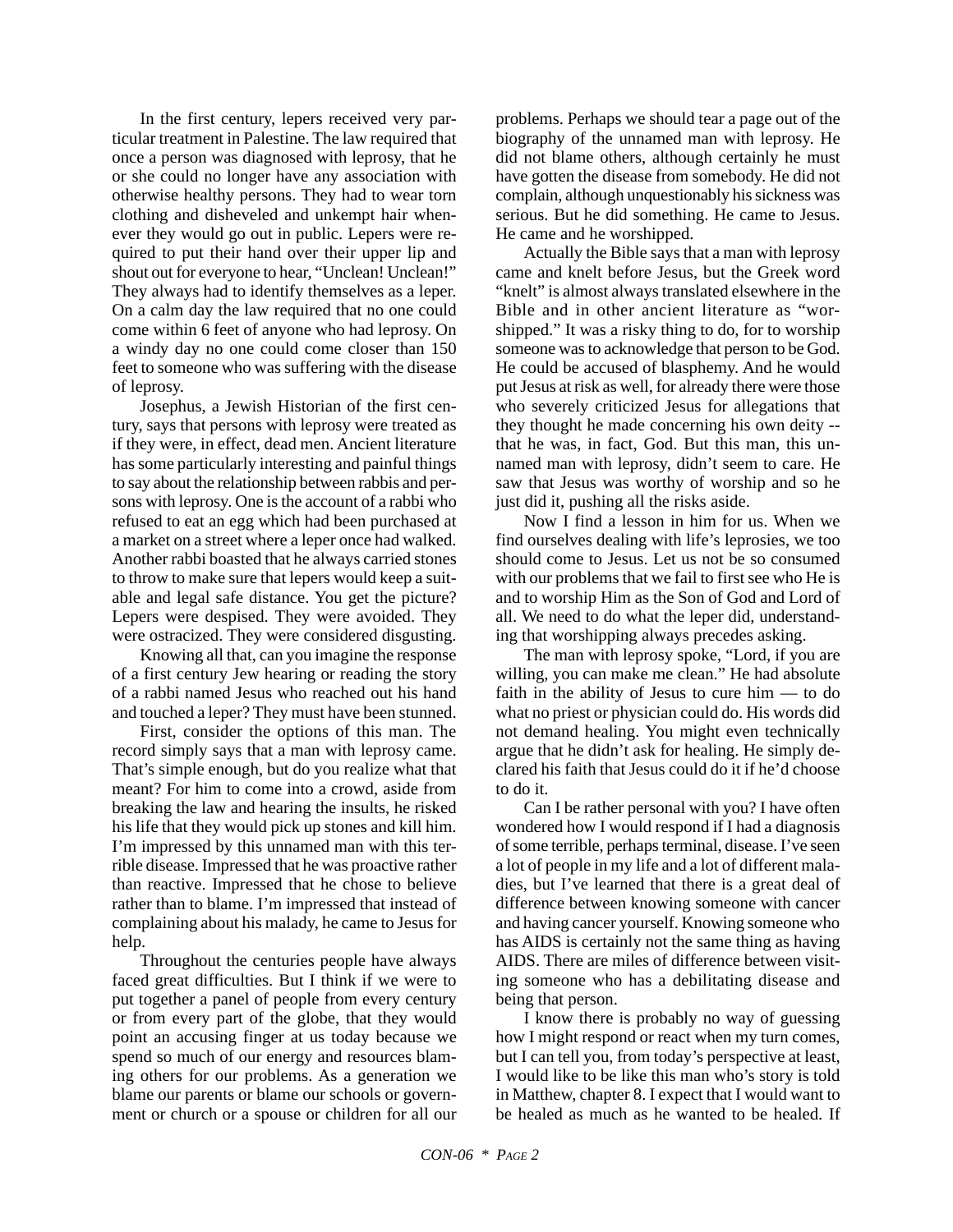need be, I would push my way through crowds regardless of what people might think. While I know I must be responsible to seek appropriate medical treatment, I would like to think that I would come to Jesus believing with all of my heart that ultimately he can do that which no physician could ever do. I want to have absolute confidence and faith that he can heal me. But I would also like to think that I would trust Jesus enough to leave it to him. If he chooses, he can make me well.

What Jesus did next is pretty extraordinary - he was the Christ that cured. He touched the leper. Jesus reached out his hand and touched him. He touched the untouchable. He put himself at risk. He broke the rules — all because he cared. The crowd must have gasped at what he did. I suspect that there were people who had listened to Jesus on the mountain top and were enthralled by him, who, when they saw him touch that man with leprosy, turned around and walked away because they were never going to follow a man who would do such a despicable thing. There were others, I imagine, that kicked around with their feet trying to find rocks on the ground that they might throw to stone the leper or perhaps

to stone the teacher, the rabbi who touched him.

There is something very special about a touch. Especially when you're alone, or when you're scared, when you've got to deal with what you've got to deal with all by yourself. We live at a time when touching may be so-

cially uncomfortable. For some of us, I suppose, we avoid touching others because we're afraid it's going to be misunderstood as having a sexual implication and subsequent liability, while others are always touching so that it no longer has any meaning. Well, Jesus wasn't afraid of the risks. The man with leprosy knew that it had meaning. It meant everything to that desperate man when Jesus touched him, because it meant that Jesus cared more about him than what the people thought. Jesus cared more about him than the rules, regulations and laws that kept everyone else away. Jesus saw him and touched him as a man who really mattered.

Most of us will probably never see a case of leprosy — even those of you who are involved with medicine for your careers. But society is loaded with untouchables -- all have different names. All the people that the crowd splits for, all the people that have labels instead of their names, all the people that appear to be dangerous and uncomfortable. Some studies have shown as a person with a terminal illness comes closer and closer to death, that physicians, sometimes families, friends, come to visit far less often -- in order to keep our distance from the dying.

But let me tell you that there is a special comfort for those of you who have been abandoned by others, from whom society has kept a distance. Maybe it's because of cancer, or AIDS, because of the color of your skin, or the number of your years, or how much money you have or how much money you don't have. It might be because of some crime you committed or sin of which you are guilty or maybe because of bankruptcy, addiction — whatever has labeled you. Hear the good news! While the crowds may keep their distance, while your friends may forsake you, while your family may be ashamed of you, and while even the church may treat you like a leper, Jesus will reach out and touch you. He is not embarrassed by us nor is he ashamed. He is not turned off by the labels that have replaced our names. He cares. He accepts us as the persons that we are. He reaches out and touches us. To his

*He reaches out and touches us. To his touch, he added these tender words for that man to hear. He said, "I'm willing." He was saying that he was willing to use his power to meet that man's needs.*

touch, he added these tender words for that man to hear. He said, "I'm willing." He was saying that he was willing to use his power to meet that man's needs.

I suspect that the

man with leprosy must have almost burst with excitement! He already believed and was convinced that Jesus could heal him, but now he knew Jesus would do it and he could hardly wait for Jesus to speak again. And when Jesus spoke again, he just said, "Be clean!"

The story says the man was immediately cured of his leprosy. How do you suppose such a thing works? If we were to step back and try to analyze this from a scientific perspective, how would we explain it? Was it some sort of psychosomatic malady that affected his skin because of some psychological or emotional distress? Was he was so convinced that Jesus could cure him that when Jesus spoke there was a psychological conversion that affected his body and thus it appeared as if a man who had leprosy was in fact cured? Or, do you think that he really didn't have the disease in the first place? Were all these folk who had been listening